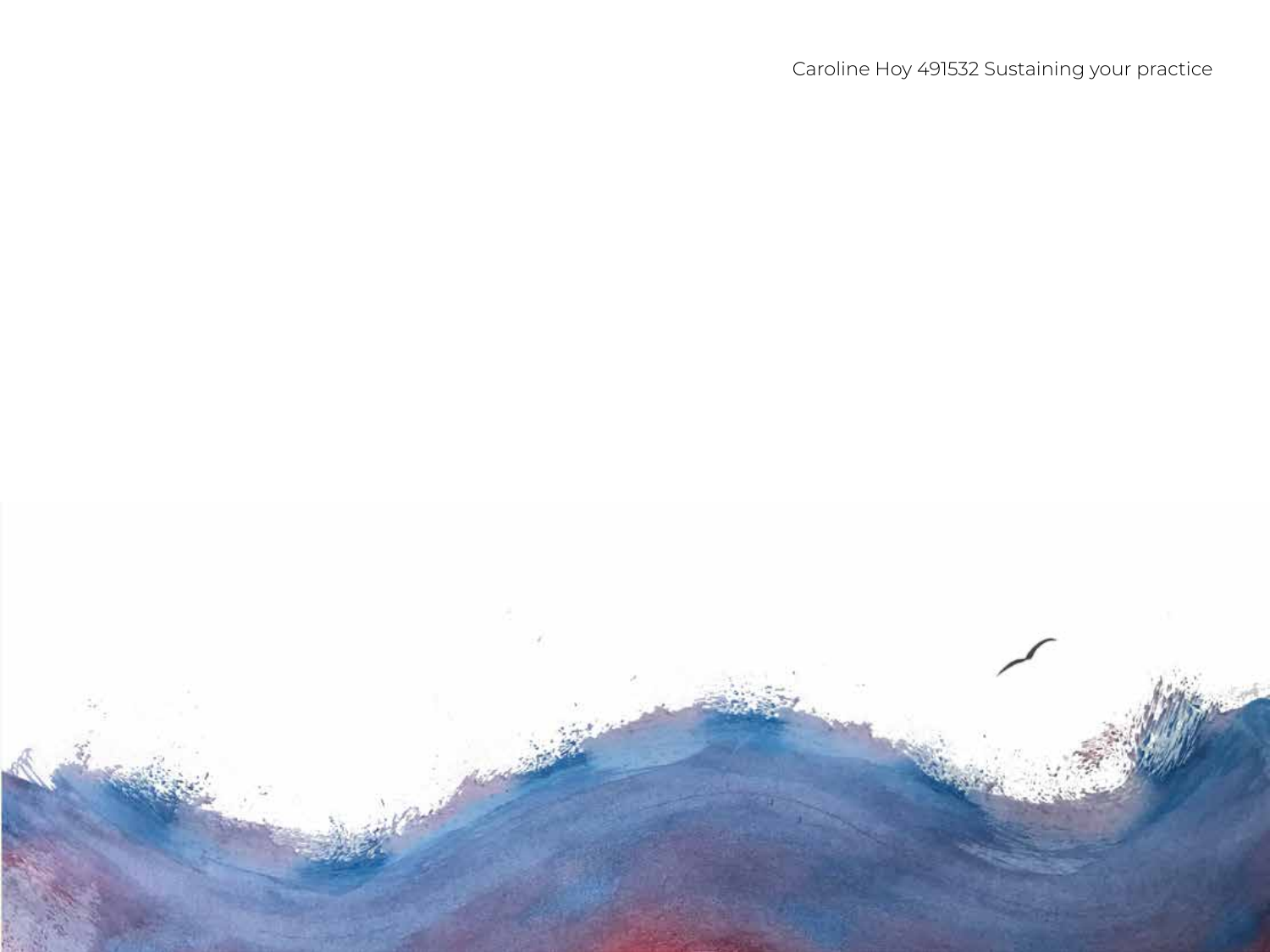I, Caroline Hoy, promise:

- to only make work that benefits the world that I live in.
- to do no harm, to people or the planet.
- I will not sell things that I don't believe in to people who don't need them.
- I will not knowingly make work that is designed to be immediately discarded.
- I intend to use illustration to share knowledge and open eyes.
- I will strive to continue to explore and experiment, embracing new techniques and technologies.

- Using old fashioned drawing combined with digital technology I will explore visual, interactive and tactile ideas to make important information stand out and to entertain my viewers, even if the piece is intended to be educational or instructive.

- I believe in using illustration to make complex ideas and concepts more accessible and understandable and to reveal the seen and the unseen.

- I will look for different perspectives and novel solutions and take my viewers and clients with me on my voyage of discovery always attempting to give them my best work.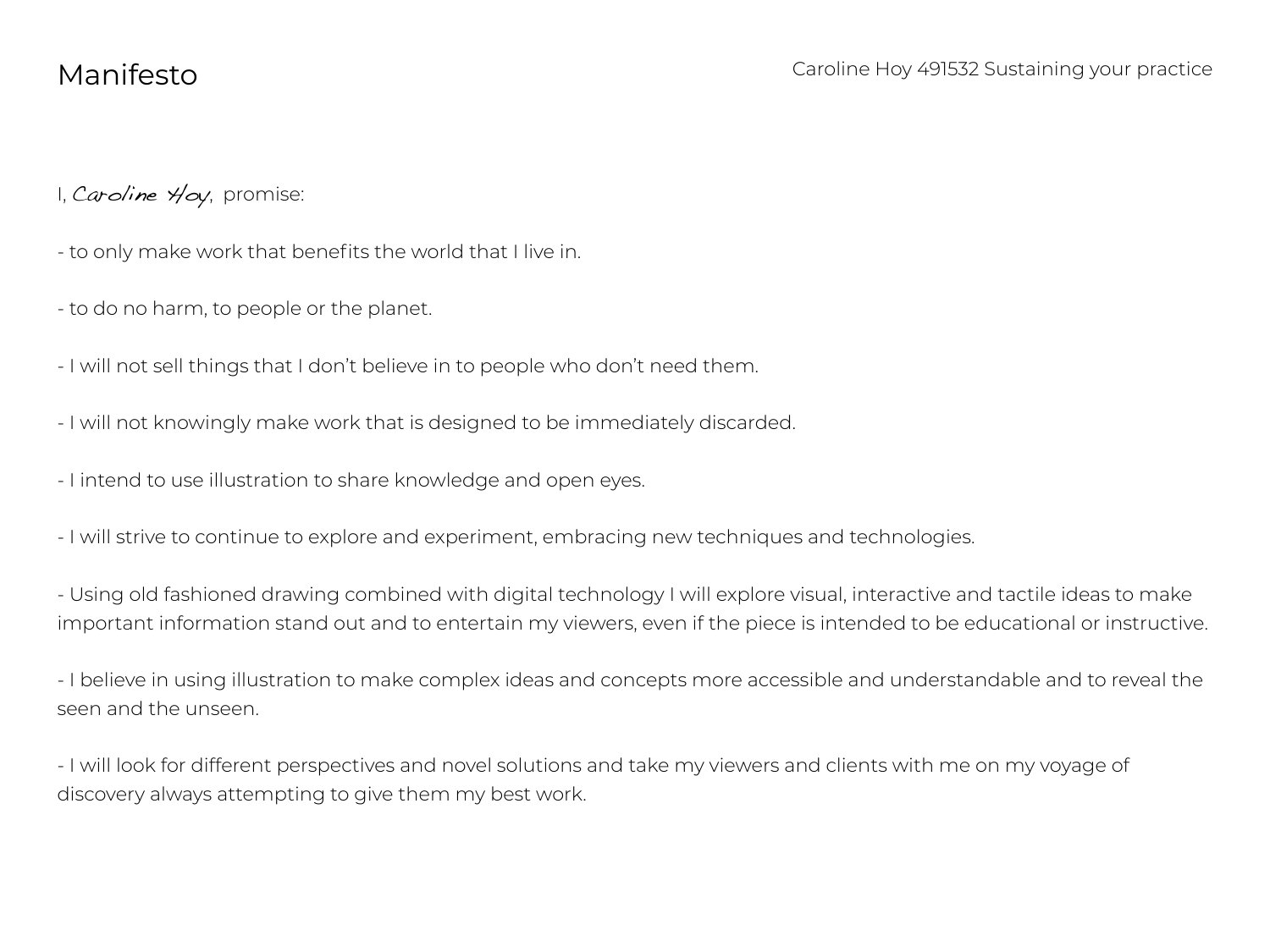I am in the fortunate position of being able to pick and choose the sort of work that I make and who I make it for. I can afford to be idealistic, but I am not unrealistic. I will not undermine other illustrators who rely on commissions to earn a living, I intend to always charge fairly for my work, unless the client is a charity which deserves my support. I expect to be paid promptly and in exchange will meet all reasonable deadlines and keep my clients informed of my progress. I will also work in collaboration with my client, offering alternative versions, listening to their needs and making appropriate modifications as required. I will always attempt to bring a different perspective to the work required, as an illustrator, artist, scientist, nurse, and recent student.

I believe that illustration is a powerful tool which crosses barriers of language and culture to reach a wide and diverse audience. The internet makes the distribution of images more economical and accessible than ever before.

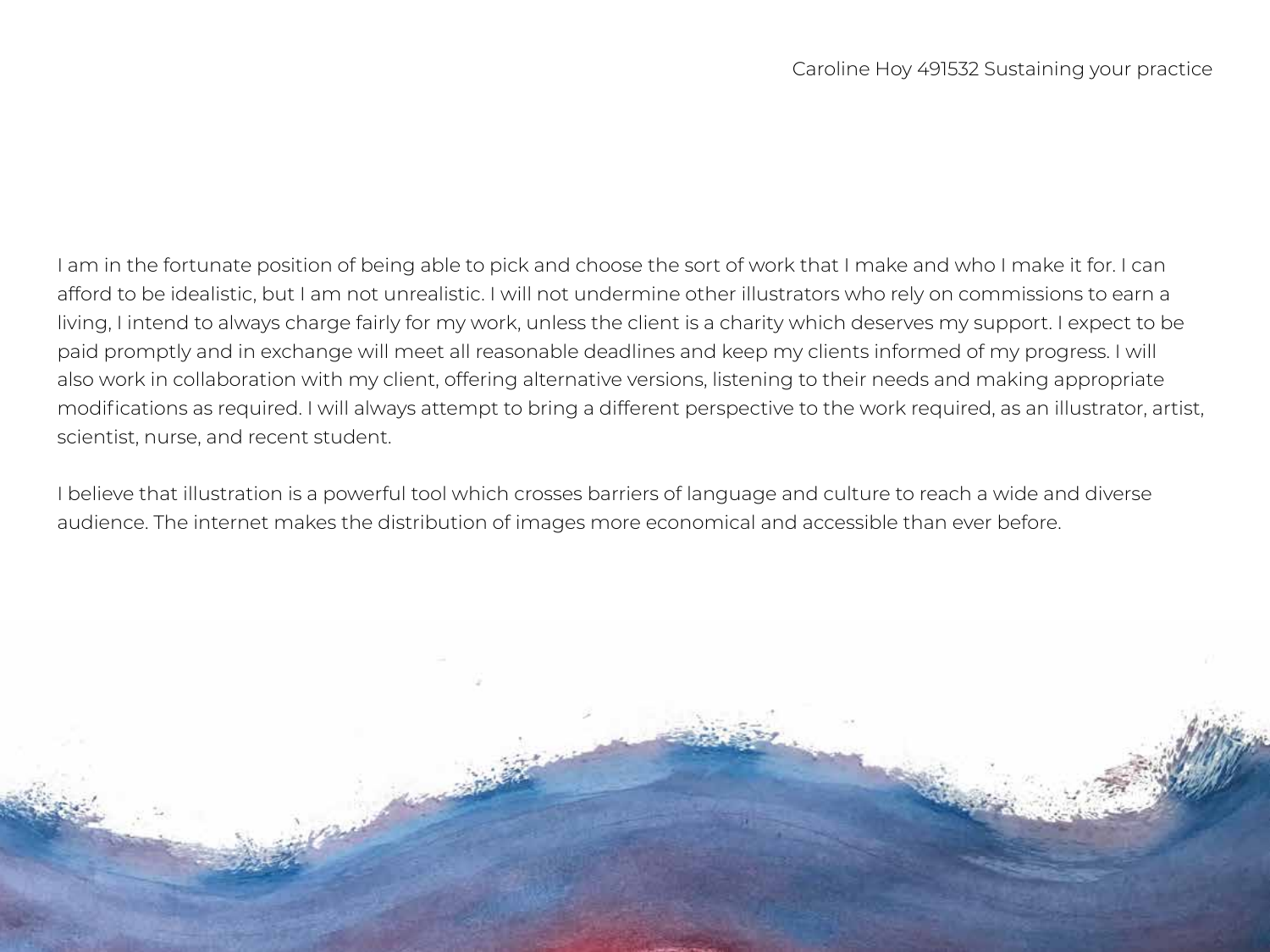# Visual stories

For this project I propose to investigate narrative. How to best capture the interest of an audience with stories that they maybe weren't looking for. How to find stories that are waiting to be told.

I am an illustrator creating mixed media images which evolve from drawings on paper. I have some experience of making illustrations for science and education.

A variety of practitioners influence me, including:

- Merlin Evans, for the diversity of her practice.
- Roisin Cure, for the simplicity of her work.
- Andrea Joseph, for the stories that she tells and the way that she engages her audience.
- Luke Adam Hawker, for the sensitivity of his storytelling

# Aims and objectives

I want to use this opportunity to learn to:

- make drawings which communicate.
- use a small number of images to tell a story.
- leave in some ambiguity so that the viewer does some of the work to complete the story.
- select scenes and subjects that are narrative.
- find a narrative in a simple situation.

My interests are scientific, educational illustration and narrative/reportage I believe that stories may be a good device to communicate information.

At the end of this course I plan to use self-generated projects to raise my profile and attract work. Narrative illustrations have the capacity to spread my work beyond my current circle of influence.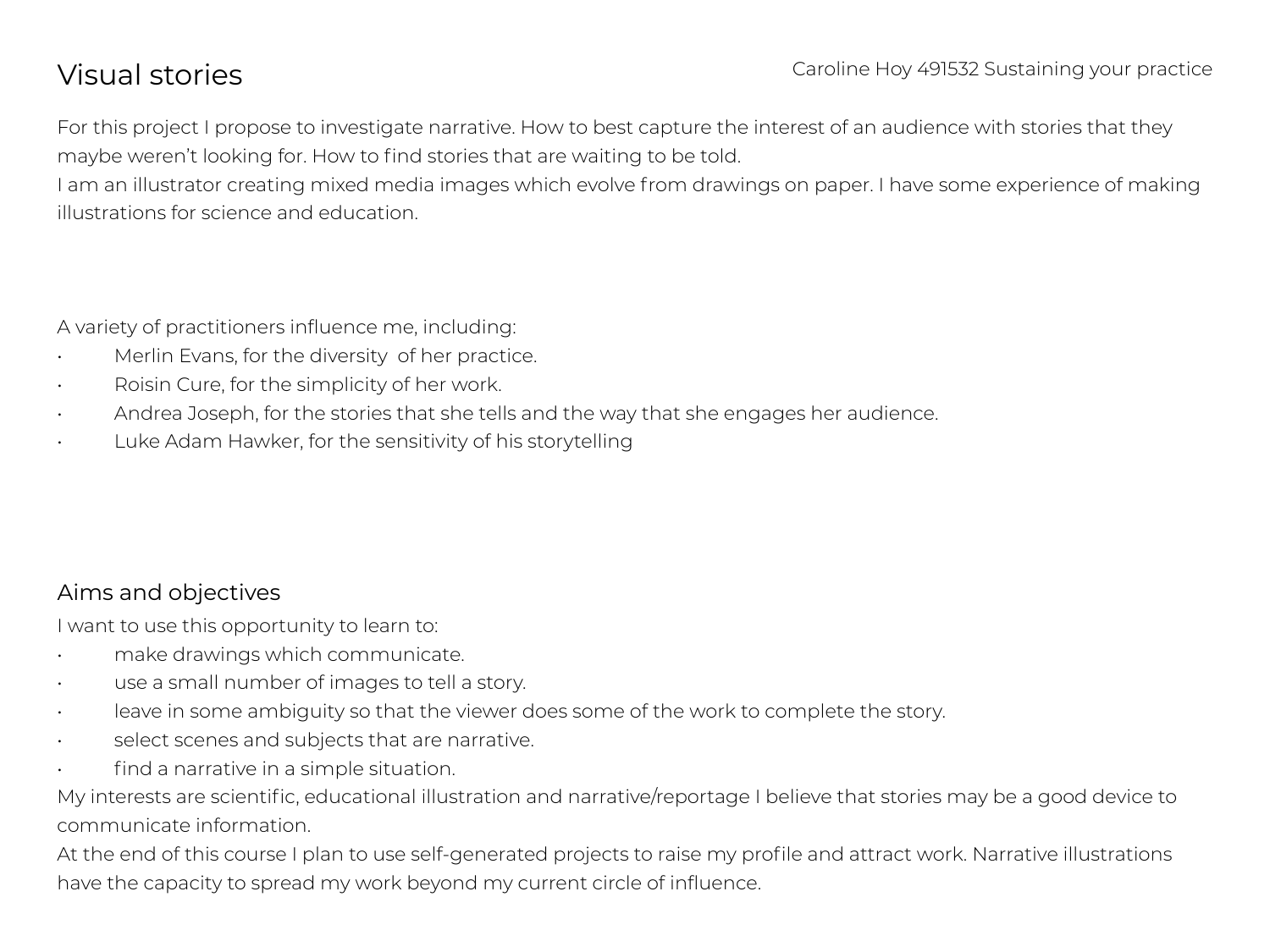### Schedule

It might be a bit ambitious but I'm planning to submit for the November 2022 Assessment. This preparatory period always takes me longer than it should but I'm hoping to be more productive once I start making actual work. Timeframe:

- Assignment 2 March 2022,
- Assignment 3 June 2022,
- Assignment 4 August 2022

# Research needs/planning

I need to have a much better understanding of how visual stories are crafted. My research will need to cover narrative, intention, how illustrations can be interpreted or misinterpreted, how to capture and hold the interest of my audience. Reading list so far:

- Reportage Illustration Visual Journalism Embury and Minichiello (2018)
- No Brief, Graphic Designers' Personal Projects O'Reilly, J. (2002)
- Maybe Scott McCloud Understanding Comics and/or Will Eisner Graphic Storytelling and Visual Narrative
- Together, Luke Adam Hawker (2021)

### Audience

Successful authors commonly say that they write for themselves. Many illustrators (e.g. Lizzy Stewart)say that they draw for themselves not for a potential audience. Who might be interested in my project? Probably the sort of people who would buy books by Shaun Tan or Luke Adam Hawker, curious people who are interested in everyday stories. At the moment I feel that I'm constraining myself by trying to second guess what is needed and blocking myself by looking at other artists and illustrators.